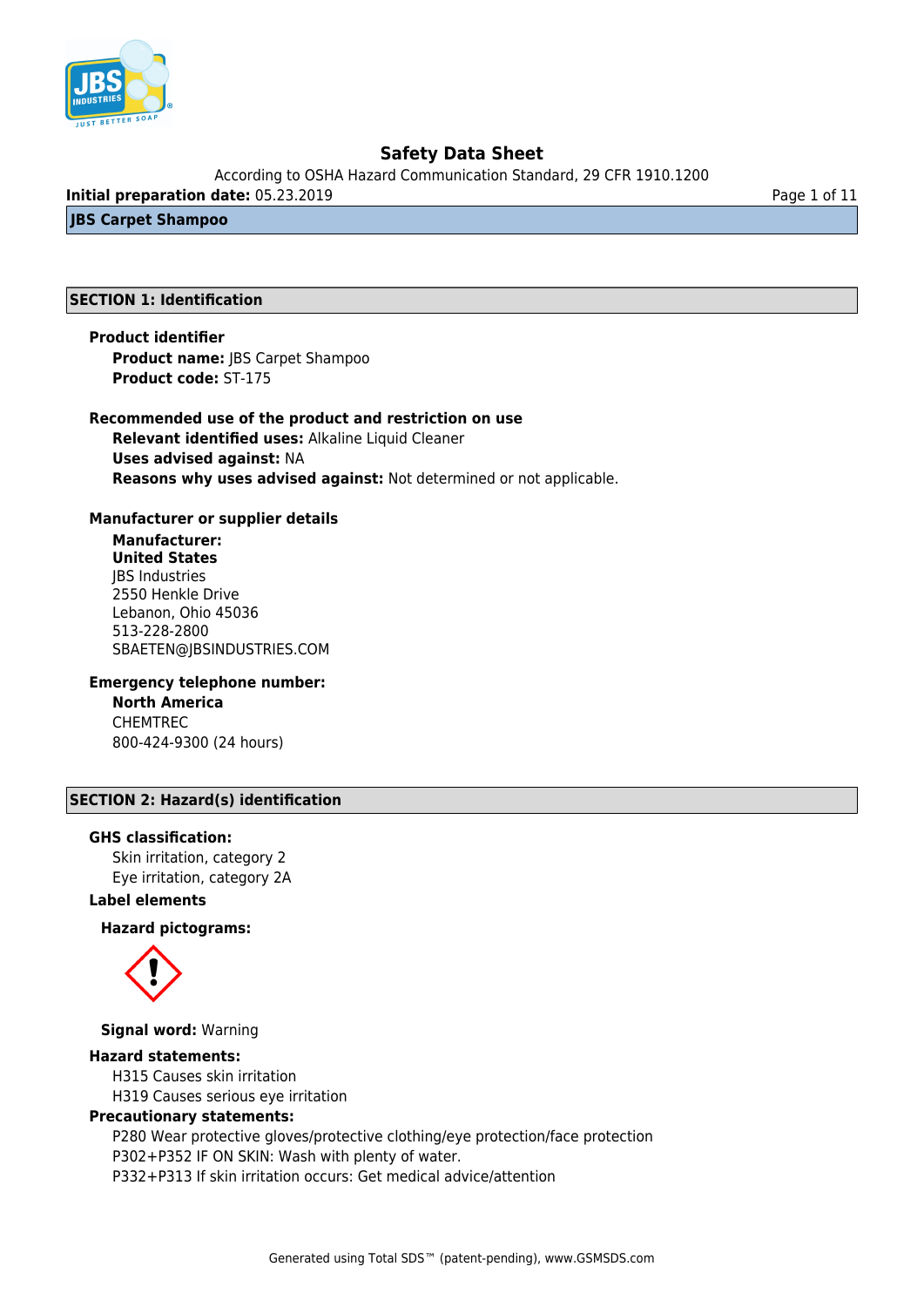According to OSHA Hazard Communication Standard, 29 CFR 1910.1200

**Initial preparation date:** 05.23.2019 **Page 2 of 11** 

## **JBS Carpet Shampoo**

P362 Take off contaminated clothing and wash it before reuse P305+P351+P338 IF IN EYES: Rinse cautiously with water for several minutes. Remove contact lenses, if present and easy to do. Continue rinsing P337+P313 If eye irritation persists: Get medical advice/attention P501 It is the responsibility of the waste generator to characterize all waste materials according to

applicable regulatory entities.

## **Hazards not otherwise classified:** None

## **SECTION 3: Composition/information on ingredients**

| <b>Identification</b>     | <b>Name</b>                             | Weight % |
|---------------------------|-----------------------------------------|----------|
| CAS number:<br>1310-73-2  | Sodium hydroxide                        | $20$     |
| CAS number:<br>527-07-1   | Sodium gluconate                        | $20$     |
| CAS number:<br>7758-29-4  | Pentasodium triphosphate                | $20$     |
| CAS number:<br>6834-92-0  | Disodium metasilicate                   | $20$     |
| CAS number:<br>111-76-2   | 2-Butoxyethanol                         | < 19.9   |
| CAS number:<br>68131-40-8 | Alcohols, secondary C11-15, ethoxylated | < 7.6    |
| CAS number:<br>84133-50-6 | Alcohols, C12-14-secondary, ethoxylated | < 8      |
| CAS number:<br>68131-39-5 | Alcohols, C12-15, ethoxylated           | < 3.23   |
| CAS number:<br>1300-72-7  | Sodium xylenesulfonate                  | <10      |

## **Additional Information:** None

## **SECTION 4: First aid measures**

## **Description of first aid measures**

### **General notes:**

Show this Safety Data Sheet to attending Medical Professional

## **After inhalation:**

If inhaled, move to fresh air. Get medical attention if symptoms persist

## **After skin contact:**

Wash off immediately with soap and plenty of water while removing contaminated clothing and shoes. Continue rinsing for at least 15 minutes. See a physician if irritation persists

#### **After eye contact:**

Immediately flush eyes, under eyelids with water for 15 minutes. Remove contact lenses, if present to do so. Protect unexposed eye

## **After swallowing:**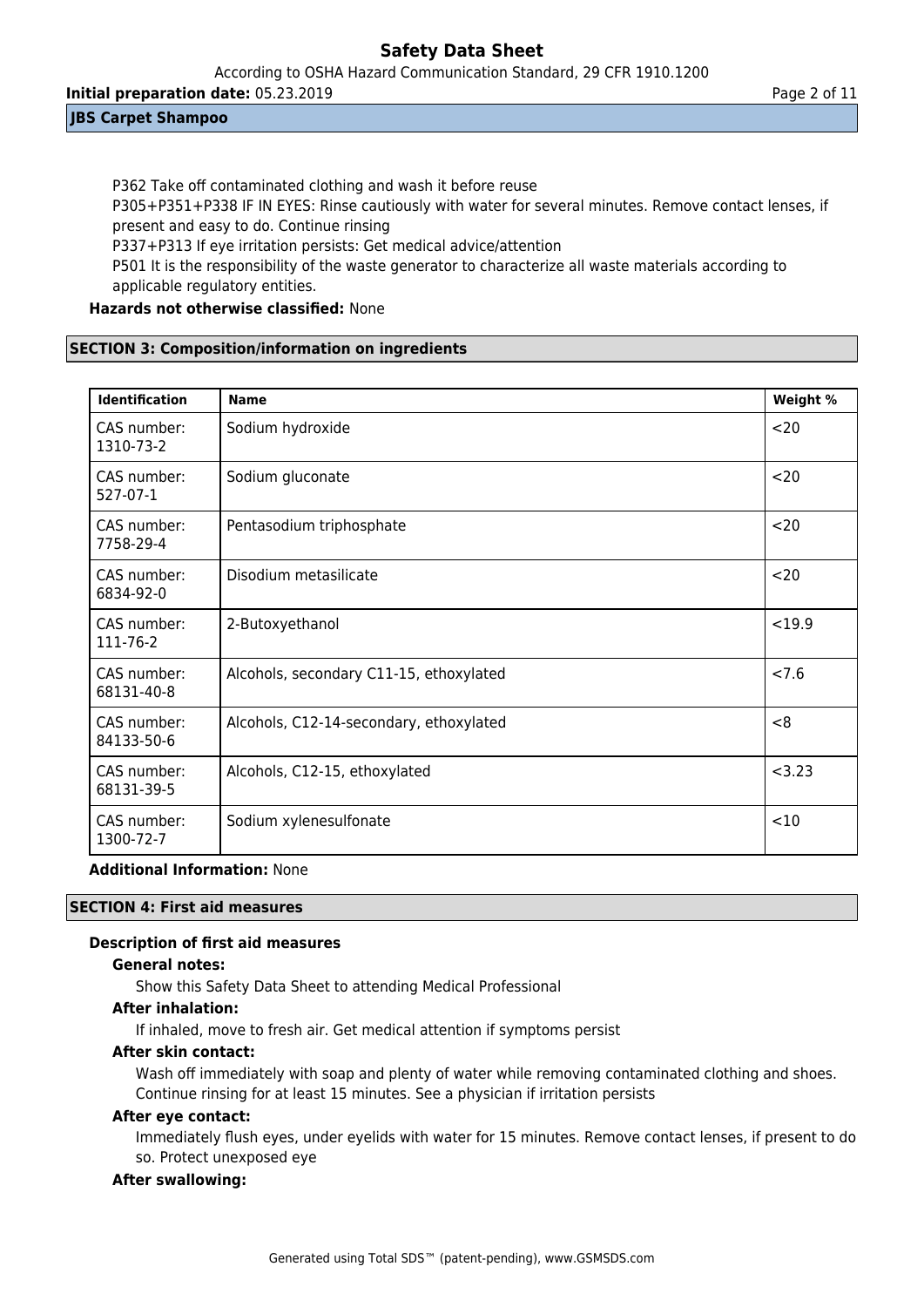According to OSHA Hazard Communication Standard, 29 CFR 1910.1200

**Initial preparation date:** 05.23.2019 **Page 3 of 11** 

**JBS Carpet Shampoo**

If swallowed, DO NOT induce vomiting unless told to do so by physicain or poison control center. Rinse mouth with water. Never give anything to drink to an unconscious person. Seek medical advice

#### **Most important symptoms and effects, both acute and delayed**

#### **Acute symptoms and effects:**

Symptoms may include blistering, irritation, burns and pain. Effects are dependent on exposure (dose, concentration, contact time)

Eye contact may cause serious eye irritation. Symptoms include redness, inflammation, burning, and tearing

#### **Delayed symptoms and effects:**

Symptoms of poisoning may appear several hours later

### **Immediate medical attention and special treatment**

**Specific treatment:**

None known

## **Notes for the doctor:**

Treat symptomatically

## **SECTION 5: Firefighting measures**

#### **Extinguishing media**

#### **Suitable extinguishing media:**

Alcohol- resistant foam, Dry chemical or Carbon dioxide

#### **Unsuitable extinguishing media:**

Do not use water jet as an extinguisher

#### **Specific hazards during fire-fighting:**

Evacuate all personnel to a predetermined safe location, no less than 2,500 feet in all directions. Can explode or detonate under fire conditions. Burning material may produce toxic vapors

#### **Special protective equipment for firefighters:**

Fire-fighters should wear appropriate protective equipment and self-contained breathing apparatus (SCBA)

#### **Special precautions:**

Avoid inhaling gases, fumes, mist, dust, vapor or aerosols. Avoid contact with eyes, skin, hair or clothing

#### **SECTION 6: Accidental release measures**

## **Personal precautions, protective equipment and emergency procedures:**

Wear recommended personal protective equipment (See Section 8) Avoid contact with eyes, skin and clothing. Eliminate all sources of ignition Ensure adequate ventilation

## **Environmental precautions:**

Prevent further leakage or spillage if safe to do so. Do not let product enter drains. Discharge into the environment must be avoided

## **Methods and material for containment and cleaning up:**

Carefully sweep material into a designated PLASTIC waste container. Collect in plastic containers only

### **Reference to other sections:**

For disposal see section 13

### **SECTION 7: Handling and storage**

#### **Precautions for safe handling:**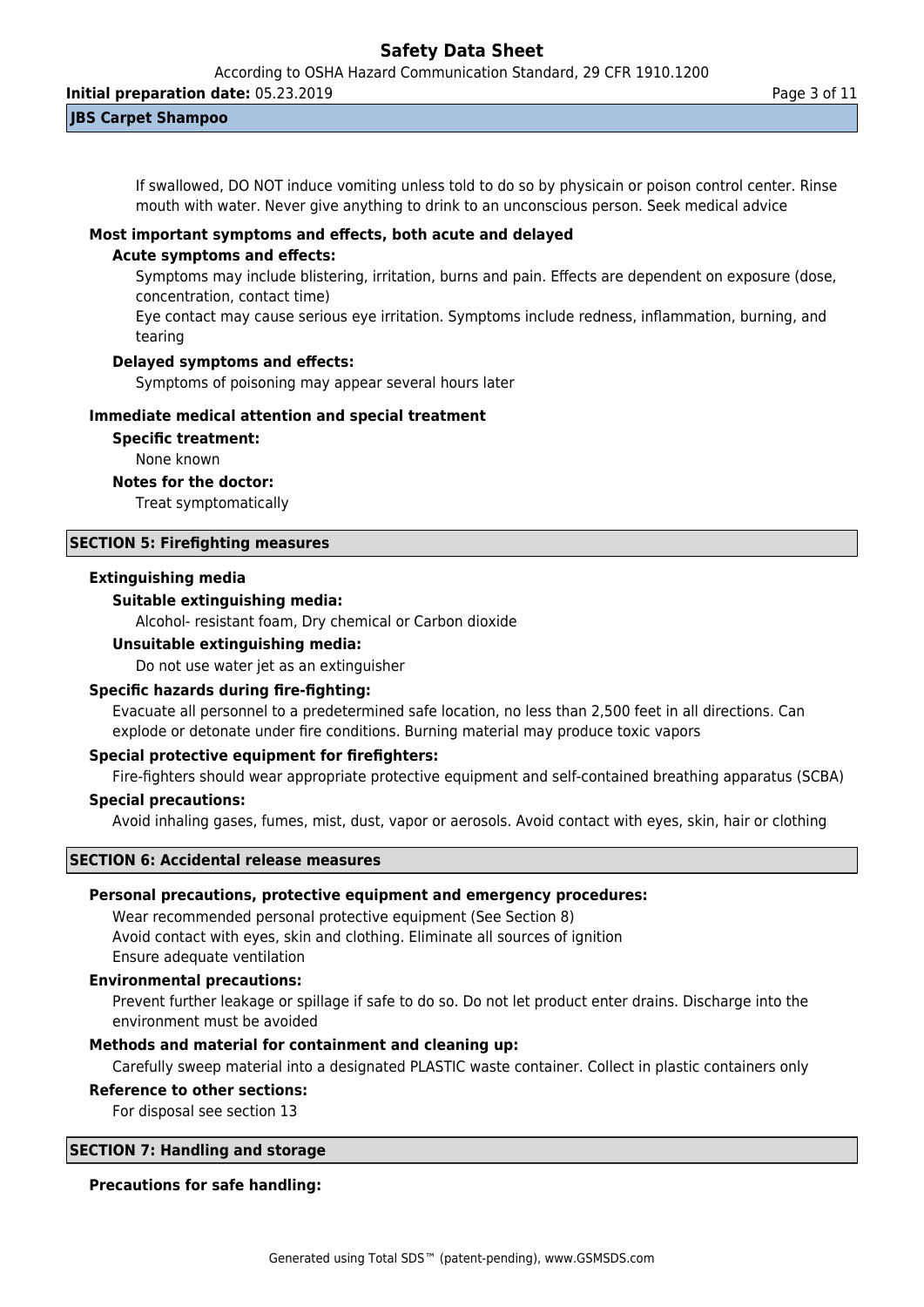According to OSHA Hazard Communication Standard, 29 CFR 1910.1200

**Initial preparation date:** 05.23.2019 **Page 4 of 11** 

## **JBS Carpet Shampoo**

Wear gloves and eye protection when handling, moving or using this product. Do not contaminate water, food, or feed by storage or disposal.

## **Conditions for safe storage, including any incompatibilities:**

Store in a cool, dry, well ventilated place. Store away from sources of heat or ignition. Store away from incompatible materials described in Section 10. Keep containers closed when not in use

## **SECTION 8: Exposure controls/personal protection**

Only those substances with limit values have been included below.

## **Occupational Exposure limit values:**

| <b>Country (Legal Basis)</b> | <b>Substance</b> | Identifier | Permissible concentration                |
|------------------------------|------------------|------------|------------------------------------------|
| <b>ACGIH</b>                 | Sodium hydroxide | 1310-73-2  | Ceiling Limit: 2 mg/m <sup>3</sup>       |
|                              | 2-Butoxyethanol  | 111-76-2   | TWA: 20 ppm                              |
| <b>OSHA</b>                  | Sodium hydroxide | 1310-73-2  | 8-Hour TWA-PEL: 2 mg/m <sup>3</sup>      |
|                              | 2-Butoxyethanol  | 111-76-2   | TWA: 50 ppm                              |
|                              | 2-Butoxyethanol  | 111-76-2   | TWA: 240 mg/m <sup>3</sup>               |
| <b>NIOSH</b>                 | Sodium hydroxide | 1310-73-2  | Ceiling Limit: 2 mg/m <sup>3</sup> (REL) |
|                              | Sodium hydroxide | 1310-73-2  | IDLH: 10 mg/m <sup>3</sup>               |
|                              | 2-Butoxyethanol  | 111-76-2   | IDLH: 700 ppm                            |
|                              | 2-Butoxyethanol  | 111-76-2   | TWA: 5 ppm                               |

## **Biological limit values:**

No biological exposure limits noted for the ingredient(s).

## **Information on monitoring procedures:**

Not determined or not applicable.

## **Appropriate engineering controls:**

Effective ventilation in all processing areas.

## **Personal protection equipment**

**Eye and face protection:**

Safety goggles

## **Skin and body protection:**

Impervious clothing, chemical resistant gloves

### **Respiratory protection:**

In case of insufficient ventilation, wear suitable respiratory protection

#### **General hygienic measures:**

Handle in accordance with good industrial hygiene and safety measures. Wash hands and face after handling chemical products. Wash hands before eating, drinking and smoking. Wash hands at the end of the workday.

## **SECTION 9: Physical and chemical properties**

## **Information on basic physical and chemical properties**

| <b>Appearance</b> | Liquid                           |
|-------------------|----------------------------------|
| Odor              | 'Std.                            |
| Odor threshold    | Not determined or not available. |
| pH                | ∸∸                               |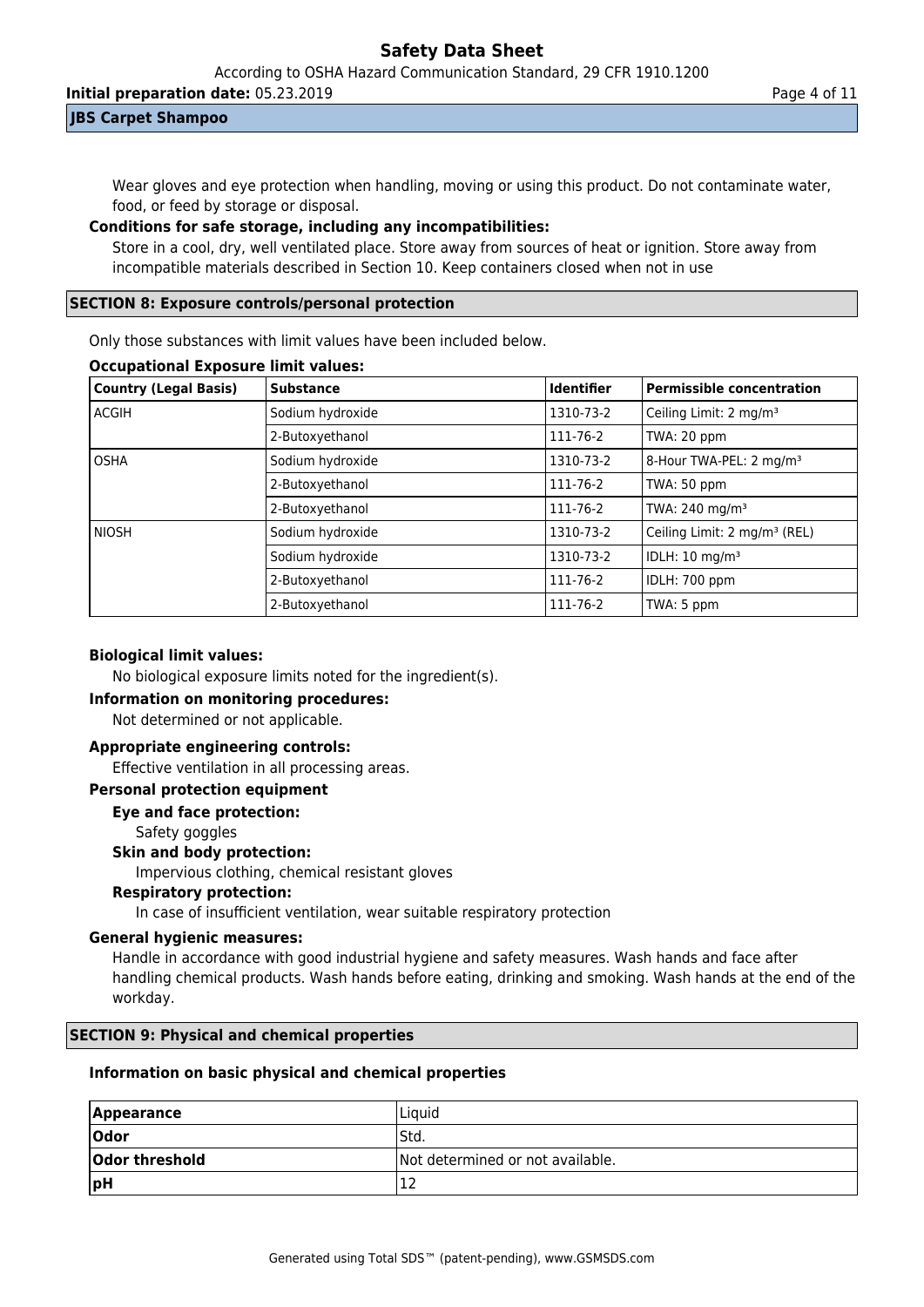According to OSHA Hazard Communication Standard, 29 CFR 1910.1200

**Initial preparation date:** 05.23.2019 **Page 1 and 2018 Page 5 of 11** 

#### **JBS Carpet Shampoo**

| <b>Melting point/freezing point</b>       | Not determined or not available. |
|-------------------------------------------|----------------------------------|
| Initial boiling point/range               | Not determined or not available. |
| <b>Flash point (closed cup)</b>           | Not determined or not available. |
| <b>Evaporation rate</b>                   | Not determined or not available. |
| <b>Flammability (solid, gas)</b>          | Not determined or not available. |
| <b>Upper flammability/explosive limit</b> | Not determined or not available. |
| Lower flammability/explosive limit        | Not determined or not available. |
| <b>Vapor pressure</b>                     | Not determined or not available. |
| <b>Vapor density</b>                      | Not determined or not available. |
| <b>Density</b>                            | Not determined or not available. |
| <b>Relative density</b>                   | Not determined or not available. |
| <b>Solubilities</b>                       | Not determined or not available. |
| Partition coefficient (n-octanol/water)   | Not determined or not available. |
| <b>Auto/Self-ignition temperature</b>     | Not determined or not available. |
| <b>Decomposition temperature</b>          | Not determined or not available. |
| <b>Dynamic viscosity</b>                  | Not determined or not available. |
| <b>Kinematic viscosity</b>                | Not determined or not available. |
| <b>Explosive properties</b>               | Not determined or not available. |
| <b>Oxidizing properties</b>               | Not determined or not available. |

#### **Other information**

### **SECTION 10: Stability and reactivity**

#### **Reactivity:**

Stable and non-reactive under normal conditions of use, storage and transport.

#### **Chemical stability:**

Stable under normal storage and handling conditions.

## **Possibility of hazardous reactions:**

Under normal conditions of storage and use, hazardous reactions will not occur.

## **Conditions to avoid:**

Incompatible materials.

#### **Incompatible materials:**

Strong oxidizing agents.

#### **Hazardous decomposition products:**

Under normal conditions of storage and use, hazardous decomposition products should not be produced.

## **SECTION 11: Toxicological information**

#### **Acute toxicity**

**Assessment:** Based on available data, the classification criteria are not met. **Product data:** No data available. **Substance data:**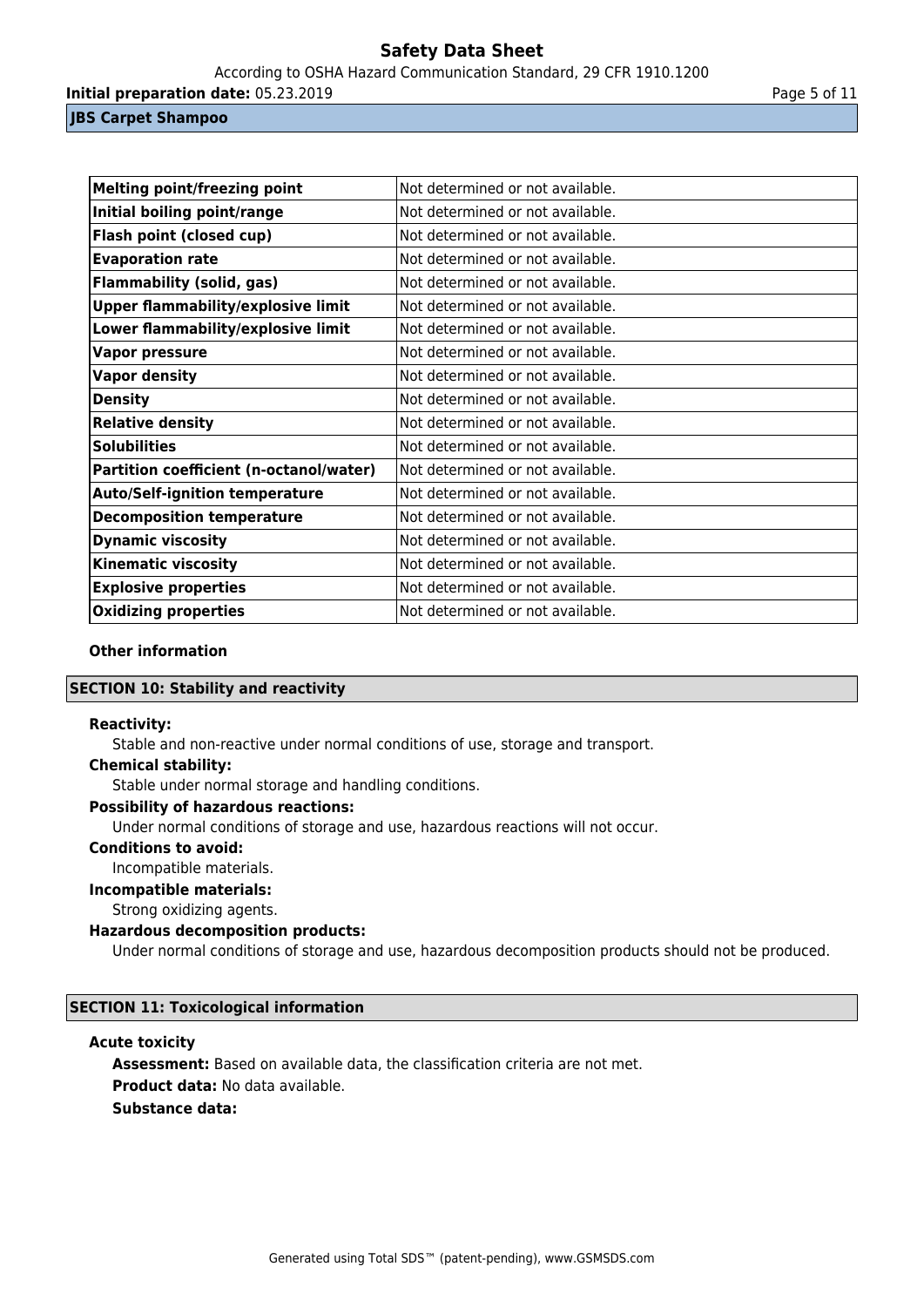According to OSHA Hazard Communication Standard, 29 CFR 1910.1200

**Initial preparation date:** 05.23.2019 **Page 6 of 11** 

## **JBS Carpet Shampoo**

| <b>Name</b>     | Route       | Result                  |
|-----------------|-------------|-------------------------|
| 2-Butoxyethanol | loral       | LD50 Rat: 470 mg/kg     |
|                 | Idermal     | LD50 Rabbit: 220 mg/kg  |
|                 | linhalation | LC50 Rat: 450 ppmV (4H) |

#### **Skin corrosion/irritation**

### **Assessment:**

Causes skin irritation.

**Product data:**

No data available.

#### **Substance data:**

| <b>Name</b>                                | <b>Result</b>                            |
|--------------------------------------------|------------------------------------------|
| Sodium hydroxide                           | Corrosive to the skin.                   |
| Pentasodium triphosphate                   | Causes skin irritation.                  |
| Disodium metasilicate                      | Causes severe skin burns and eye damage. |
| 2-Butoxyethanol                            | Causes skin irritation                   |
| Alcohols, C12-14-secondary,<br>ethoxylated | Causes skin irritation.                  |
| Sodium xylenesulfonate                     | Causes skin irritation.                  |

#### **Serious eye damage/irritation**

#### **Assessment:**

Causes serious eye irritation.

#### **Product data:**

No data available.

## **Substance data:**

| <b>Name</b>                                | <b>Result</b>                  |
|--------------------------------------------|--------------------------------|
| Sodium hydroxide                           | Corrosive effect on the eyes.  |
| Pentasodium triphosphate                   | Causes serious eye irritation. |
| 2-Butoxyethanol                            | Causes eye irritation          |
| Alcohols, C12-14-secondary,<br>ethoxylated | Causes serious eye damage.     |
| Sodium xylenesulfonate                     | Causes serious eye irritation. |

### **Respiratory or skin sensitization**

**Assessment:** Based on available data, the classification criteria are not met.

## **Product data:**

No data available.

#### **Substance data:**

| <b>Name</b>     | Result                 |
|-----------------|------------------------|
| 2-Butoxyethanol | Eye irritation - 24 h  |
|                 | Skin irritation - 20 h |

#### **Carcinogenicity**

**Assessment:** Based on available data, the classification criteria are not met.

**Product data:** No data available.

**Substance data:** No data available.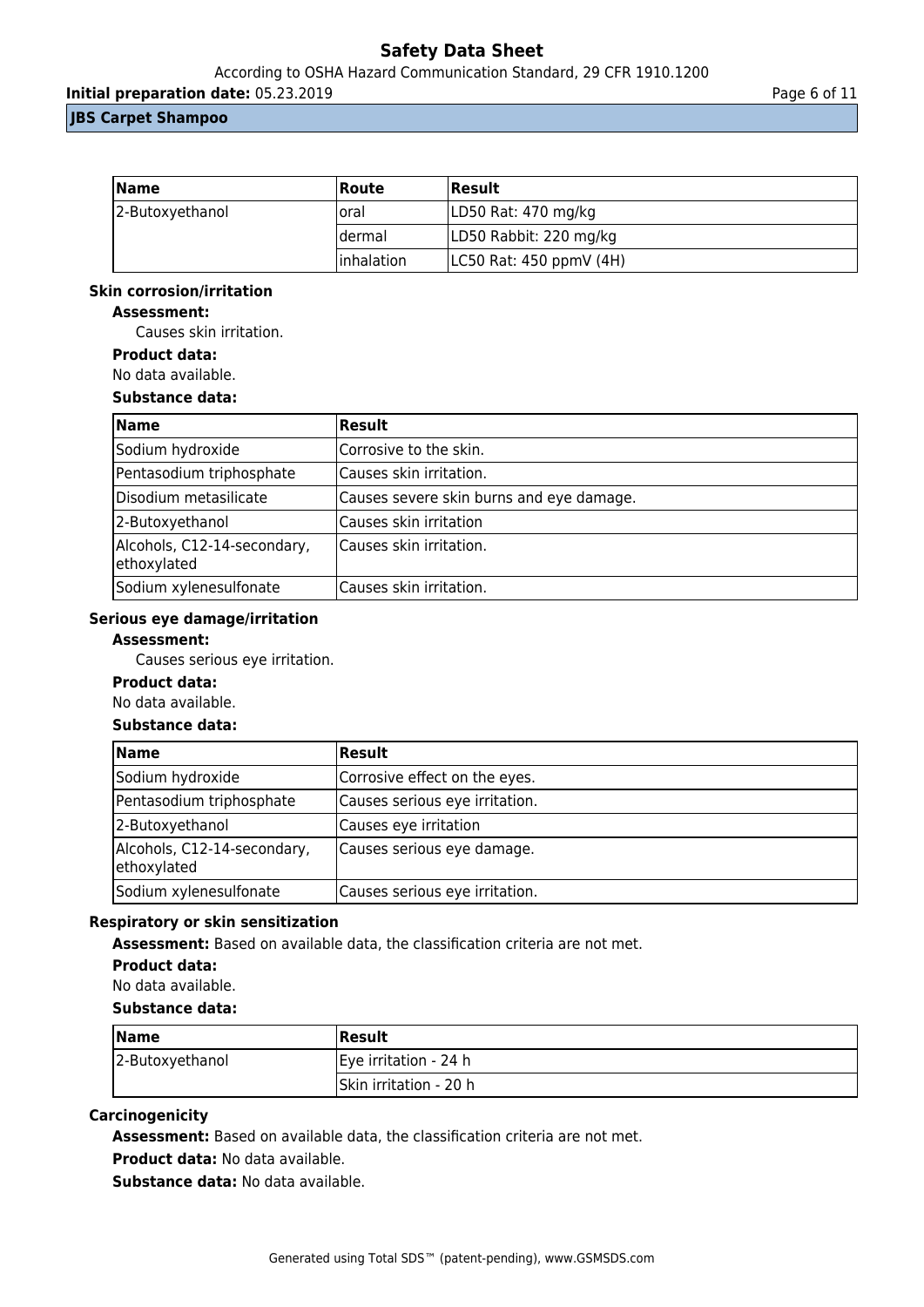According to OSHA Hazard Communication Standard, 29 CFR 1910.1200

**Initial preparation date:** 05.23.2019 **Page 7 of 11** Page 7 of 11

**JBS Carpet Shampoo**

| <b>Name</b>          | Classification                                                                |  |
|----------------------|-------------------------------------------------------------------------------|--|
| 2-Butoxyethanol      | Group 3                                                                       |  |
|                      | Assessment: Based on available data, the classification criteria are not met. |  |
|                      |                                                                               |  |
| <b>Product data:</b> |                                                                               |  |
| No data available.   |                                                                               |  |

#### **Reproductive toxicity**

**Assessment:** Based on available data, the classification criteria are not met.

#### **Product data:**

No data available.

## **Substance data:**

| <b>Name</b>     | <b>Result</b>                                                       |
|-----------------|---------------------------------------------------------------------|
| 2-Butoxyethanol | Overexposure may cause reproductive disorder(s) based on tests with |
|                 | laboratory animals.                                                 |

#### **Specific target organ toxicity (single exposure)**

**Assessment:** Based on available data, the classification criteria are not met.

#### **Product data:**

#### No data available.

#### **Substance data:**

| <b>Name</b>              | Result                            |
|--------------------------|-----------------------------------|
| Pentasodium triphosphate | May cause respiratory irritation. |
| Disodium metasilicate    | May cause respiratory irritation. |
| Sodium xylenesulfonate   | May cause respiratory irritation. |

#### **Specific target organ toxicity (repeated exposure)**

**Assessment:** Based on available data, the classification criteria are not met.

#### **Product data:**

No data available.

**Substance data:** No data available.

#### **Aspiration toxicity**

**Assessment:** Based on available data, the classification criteria are not met.

#### **Product data:**

No data available.

**Substance data:** No data available.

#### **Information on likely routes of exposure:**

No data available.

#### **Symptoms related to the physical, chemical and toxicological characteristics:**

No data available.

#### **Other information:**

No data available.

#### **SECTION 12: Ecological information**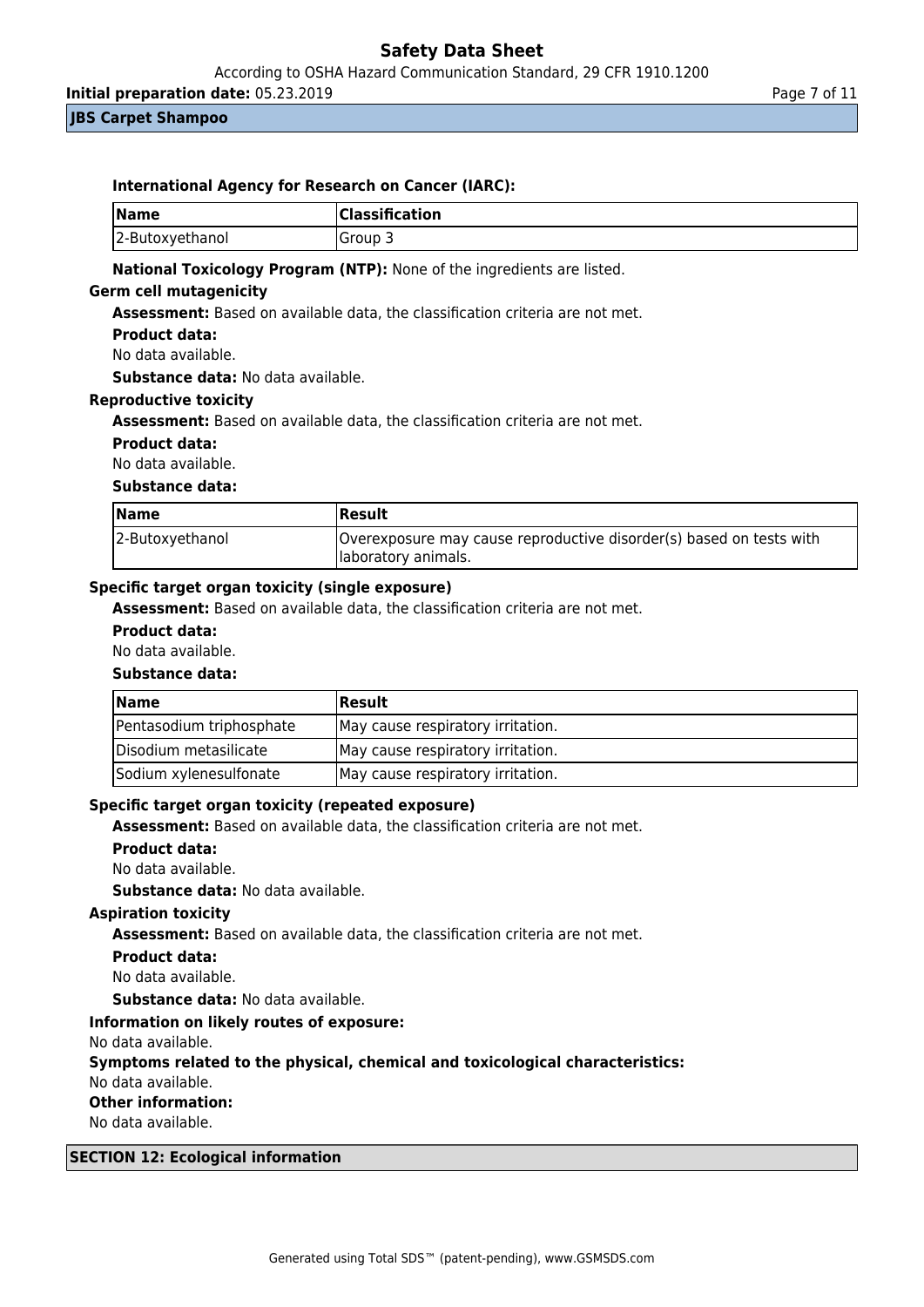According to OSHA Hazard Communication Standard, 29 CFR 1910.1200

**Initial preparation date:** 05.23.2019 **Page 8 of 11** 

### **JBS Carpet Shampoo**

## **Acute (short-term) toxicity**

**Assessment:** Based on available data, the classification criteria are not met.

**Product data:** No data available.

## **Substance data:**

| <b>Name</b>     | Result                                             |
|-----------------|----------------------------------------------------|
| 2-Butoxyethanol | EC50 Daphnia magna (Water flea): 1,550 mg/L (48 h) |

## **Chronic (long-term) toxicity**

**Assessment:** Based on available data, the classification criteria are not met.

## **Product data:** No data available.

### **Substance data:**

| $\vert$ Name | Result                                                                   |
|--------------|--------------------------------------------------------------------------|
|              | Alcohols, C12-15, ethoxylated   NOEC Fathead minnow: 0.16 mg/L (10 days) |

## **Persistence and degradability**

**Product data:** No data available.

#### **Substance data:**

| <b>Name</b>                                          | <b> Result</b>                               |
|------------------------------------------------------|----------------------------------------------|
| Disodium metasilicate                                | No biodegradation since inorganic substance. |
| Alcohols, C12-15, ethoxylated Readily biodegradable. |                                              |

#### **Bioaccumulative potential**

**Product data:** No data available.

#### **Substance data:**

| <b>Name</b>           | Result                                                 |
|-----------------------|--------------------------------------------------------|
| Sodium hydroxide      | The substance has a low potential for bioaccumulation. |
| Disodium metasilicate | Bioaccumulation is expected.                           |

#### **Mobility in soil**

**Product data:** No data available. **Substance data:** No data available.

**Other adverse effects:** No data available.

#### **SECTION 13: Disposal considerations**

#### **Disposal methods:**

It is the responsibility of the waste generator to characterize all waste materials according to applicable regulatory entities

**Contaminated packages:** Not determined or not applicable.

## **SECTION 14: Transport information**

## **United States Transportation of dangerous goods (49 CFR DOT)**

| UN number                     | 1824                       |
|-------------------------------|----------------------------|
| UN proper shipping name       | Sodium Hydroxide, Solution |
| UN transport hazard class(es) | 8                          |
| Packing group                 | Ш                          |
| <b>Environmental hazards</b>  | None                       |
| Special precautions for user  | l None                     |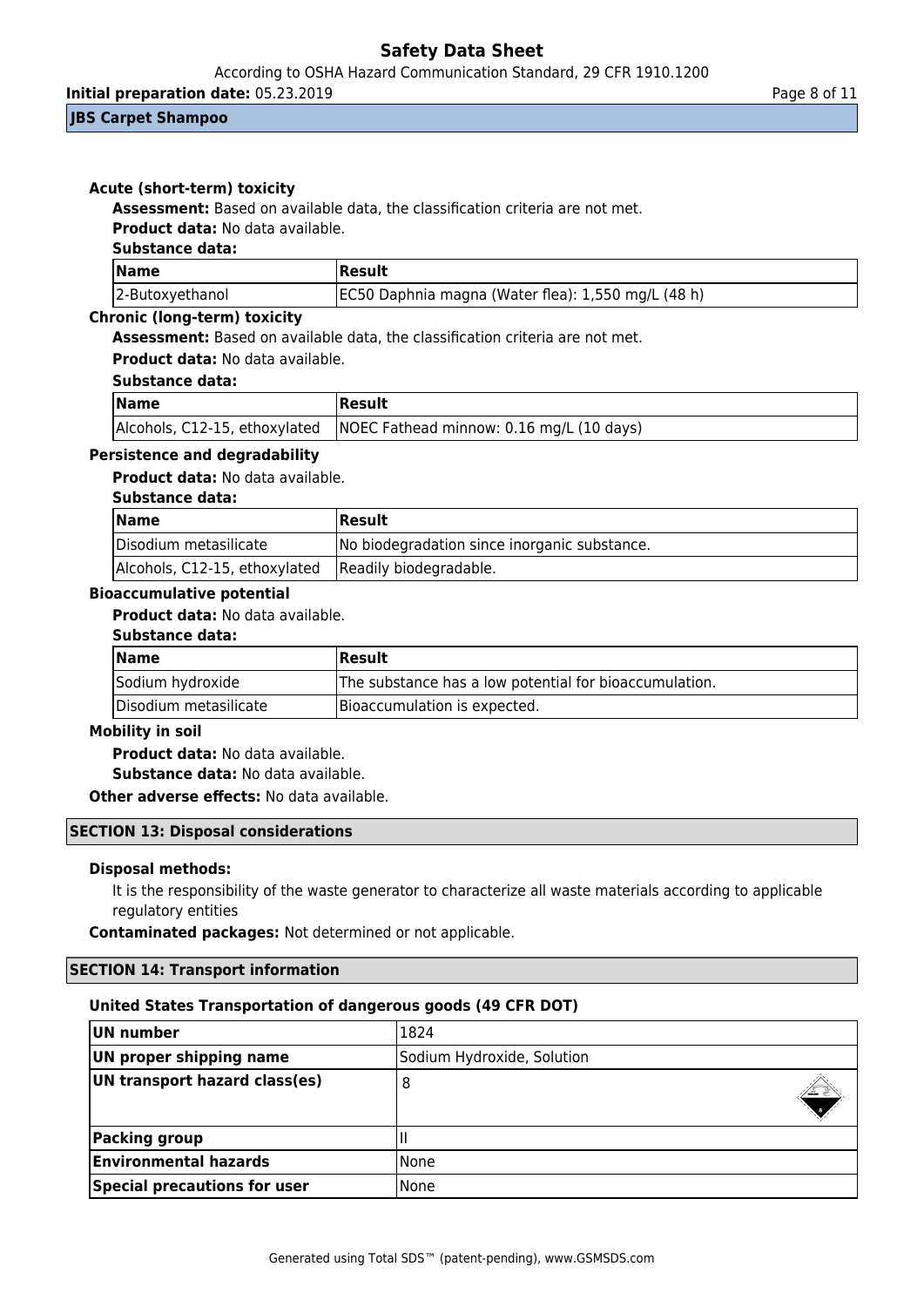According to OSHA Hazard Communication Standard, 29 CFR 1910.1200

**Initial preparation date:** 05.23.2019 **Page 9 of 11** 

#### **JBS Carpet Shampoo**

## **International Maritime Dangerous Goods (IMDG)**

| UN number                     | Not regulated |
|-------------------------------|---------------|
| UN proper shipping name       | Not regulated |
| UN transport hazard class(es) | None          |
| Packing group                 | None          |
| <b>Environmental hazards</b>  | l None        |
| Special precautions for user  | l None        |

### **International Air Transport Association Dangerous Goods Regulations (IATA-DGR)**

| UN number                     | Not regulated |
|-------------------------------|---------------|
| UN proper shipping name       | Not regulated |
| UN transport hazard class(es) | <b>None</b>   |
| Packing group                 | None          |
| <b>Environmental hazards</b>  | None          |
| Special precautions for user  | <b>None</b>   |

### **SECTION 15: Regulatory information**

### **United States regulations**

## **Inventory listing (TSCA):**

| 1310-73-2        | Sodium hydroxide                        | Listed |
|------------------|-----------------------------------------|--------|
| 527-07-1         | Sodium gluconate                        | Listed |
| 7758-29-4        | Pentasodium triphosphate                | Listed |
| 6834-92-0        | Disodium metasilicate                   | Listed |
| $ 111 - 76 - 2 $ | 2-Butoxyethanol                         | Listed |
| 68131-40-8       | Alcohols, secondary C11-15, ethoxylated | Listed |
| 84133-50-6       | Alcohols, C12-14-secondary, ethoxylated | Listed |
| 1300-72-7        | Sodium xylenesulfonate                  | Listed |

#### **Significant New Use Rule (TSCA Section 5):**

|111-76-2 | 2-Butoxyethanol | 2-Butoxyethanol | 2-Butoxyethanol | 2-Butoxyethanol

**Export notification under TSCA Section 12(b):** Not determined.

**SARA Section 302 extremely hazardous substances:** Not determined.

### **SARA Section 313 toxic chemicals:**

| 1310-73-2  | Sodium hydroxide         | Not<br><b>IListed</b> |
|------------|--------------------------|-----------------------|
| 527-07-1   | Sodium gluconate         | Not<br>Listed         |
| 17758-29-4 | Pentasodium triphosphate | Not<br><b>IListed</b> |
| 6834-92-0  | Disodium metasilicate    | Not<br>Listed         |
| 111-76-2   | 2-Butoxyethanol          | Not<br>Listed         |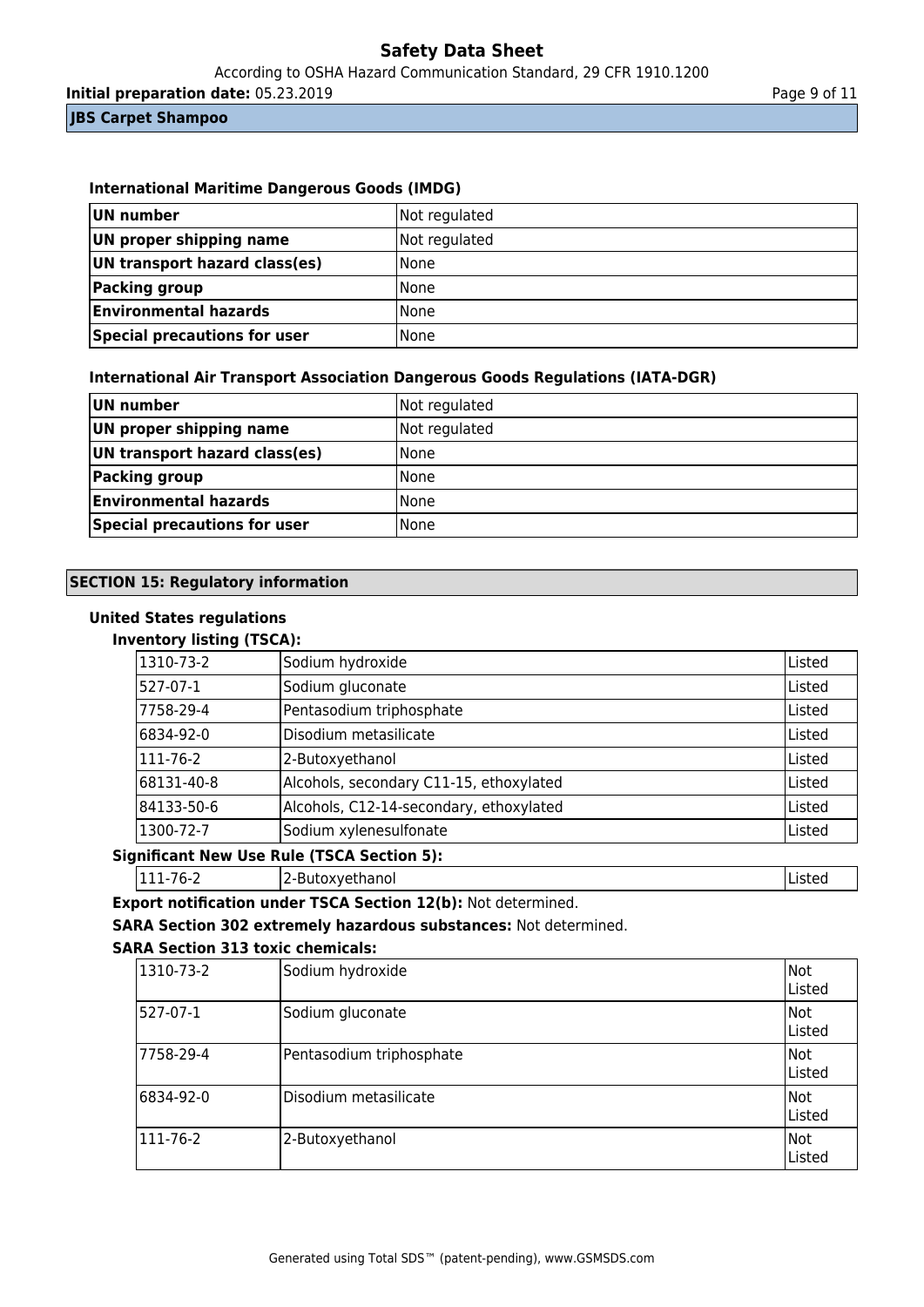## According to OSHA Hazard Communication Standard, 29 CFR 1910.1200

**Initial preparation date:** 05.23.2019 **Page 10 of 11** 

## **JBS Carpet Shampoo**

|                  | Alcohols, secondary C11-15, ethoxylated | INot<br>Listed |
|------------------|-----------------------------------------|----------------|
| 84133-50-6       | Alcohols, C12-14-secondary, ethoxylated | Not<br>Listed  |
| $ 1300 - 72 - 7$ | Sodium xylenesulfonate                  | Not<br> Listed |

## **CERCLA:**

|  |  | 1310-73-2 | ISodium hydroxide | <b>Listed</b> | 1000 lbs |
|--|--|-----------|-------------------|---------------|----------|
|--|--|-----------|-------------------|---------------|----------|

#### **RCRA:** Not determined.

# **Section 112(r) of the Clean Air Act (CAA):** Not determined.

## **Massachusetts Right to Know:**

| 1310-73-2  | Sodium hydroxide                        | Listed                |
|------------|-----------------------------------------|-----------------------|
| 527-07-1   | Sodium gluconate                        | Not<br><b>IListed</b> |
| 7758-29-4  | Pentasodium triphosphate                | Listed                |
| 6834-92-0  | Disodium metasilicate                   | Not<br>lListed        |
| 111-76-2   | 2-Butoxyethanol                         | Listed                |
|            | Alcohols, secondary C11-15, ethoxylated | Not<br>lListed        |
| 84133-50-6 | Alcohols, C12-14-secondary, ethoxylated | lNot.<br>Listed       |
| 1300-72-7  | Sodium xylenesulfonate                  | Not<br>lListed        |

## **New Jersey Right to Know:**

| 1310-73-2  | Sodium hydroxide                        | Listed           |
|------------|-----------------------------------------|------------------|
| 527-07-1   | Sodium gluconate                        | lNot.<br>lListed |
| 7758-29-4  | Pentasodium triphosphate                | Not<br>lListed   |
| 6834-92-0  | Disodium metasilicate                   | Not<br>Listed    |
| 111-76-2   | 2-Butoxyethanol                         | Listed           |
|            | Alcohols, secondary C11-15, ethoxylated | Not<br>lListed   |
| 84133-50-6 | Alcohols, C12-14-secondary, ethoxylated | Not<br>Listed    |
| 1300-72-7  | Sodium xylenesulfonate                  | Not<br>Listed    |

## **New York Right to Know:**

| $ 1310-73-2 $ | Sodium hydroxide         | lListed       |
|---------------|--------------------------|---------------|
| 527-07-1      | Sodium gluconate         | Not<br>Listed |
| 17758-29-4    | Pentasodium triphosphate | Listed        |
| 6834-92-0     | IDisodium metasilicate   | Not<br>Listed |